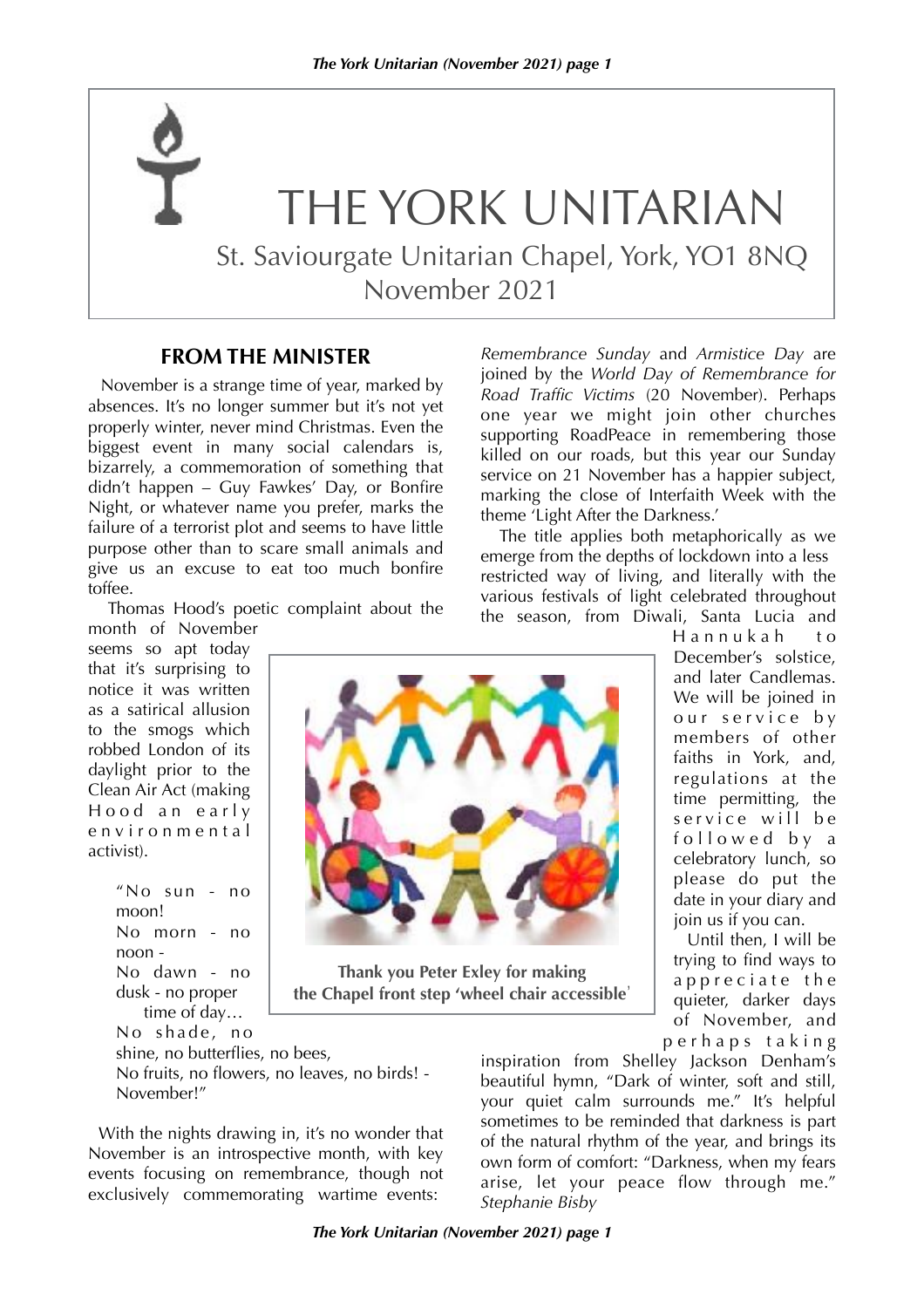## **A MONTH OF SUNDAYS at 11.00a.m.**

#### **Sunday 7 November**

Revd. Stephanie Bisby *Remember, remember* Music by Laura Jones

#### **Sunday 14 November 10.55a.m. Remembrance Day**

Meike Dux Harrap *Prayer, praying, prayerfulness* Music by Helen Drewery

#### **Sunday 21 November Interfaith Week**

Revd Stephanie Bisby *Light after the darkness* Music by Laura Jones

#### **Sunday 28 November**

Dee Boyle *What can I do about it?* Music by Nick Morrrice

### **ABOUT PEOPLE**

• *Myrna Michel*, *Margaret Issett, Alison Morgan* and *Anneliese Emmans-Dean* were welcomed as Chapel members on Sunday 18 October.

• Our special thoughts are with *Alfred and Joyce Fletcher* at the difficult time.

• *Dee Boyle* is resting at home for a while. We send best wishes for her recovery.

• Welcome to *Richard* who has been appointed as our permanent Sunday zoom host.

#### **MUSIC IN THE CHAPEL**

#### **Late Music Concerts:20th & 21st century music Lunchtime £5; Evening £12**

Saturday 6 November @ 1:00 pm - 2:00 pm *Duncan Honeybourne (piano) Contemporary piano soundbites*

Saturday 6 November @ 7:30 pm - 9:30 pm *Elysian Singers*

#### *De Costa Academy Concert*  Saturday 20 November 7.30p.m*.*

#### **FUND RAISING**

• The Big Sing raised £362 for 2 charities supported by the chapel.

• The St. Crux sale day raised £792 for chapel funds. Many thanks to all those who helped either by contributing goods to sell or to helping on the day.

#### **OTHER EVENTS IN NOVEMBER**

**Poetry Group** 

Wednesday 24 November 7.00p.m. Contact person: Dee Boyle

#### **Meditation Group**

11.00a.m.Thursdays In chapel and on zoom Contact person: Dee Boyle

#### **York Interfaith Group**

7.30 p.m.Tuesday 2 November Join Zoom Meeting: https://us02web.zoom.us/j/88186920284? pwd=WEVoV0ZtYzE3dURkTmFRVlYyZjZ2dz09

#### **Soon Amore choir rehearsals**

every Monday evening 8.00p.m. -9.45p.m**.**

#### **Discussion Group**

The Discussion Group meets on Zoom at 6.30 on 9 and 23 November and 14 December to discuss the Gospel of Matthew (and other nativity narratives), with the same link applying for all three meetings.

#### **John Issitt Talk**

Advance notice too that on Wednesday 10 November John Issitt will offer the congregation a talk on *'The Unitarian Bible'* - this will be in Chapel at 7.00pm but we hope to offer a zoom link as well for those who are unable to attend in person - save the date!

#### **Self Realisation Fellowship**

5.30p.m. alternate Wednesdays Contact person: Nick Morrice

Thanks to Nick Morrice for his informative outline of the origins of the Self-Realisation Fellowship and the life of its founder Paramahansa Yogananda, a Hindu yogi who travelled to America and began teaching and gathering a vast crowd of followers despite not knowing a word of English when he first arrived. Nick explained how devotees revere a number of important teachers and look for the underlying unity in various religions (much like Unitarians, or today's interfaith movement), combining wisdom from various texts including *The Bhagavad Gita* and T*he Teachings of Jesus.* The meeting included several short readings interspersed with spells of meditation, a chant and a closing prayer. One prayer which seems in keeping with our Interfaith theme is: "O blazing Light! awaken my heart, awaken my soul, ignite my darkness, tear the veil of silence, and fill my temple with Thy glory."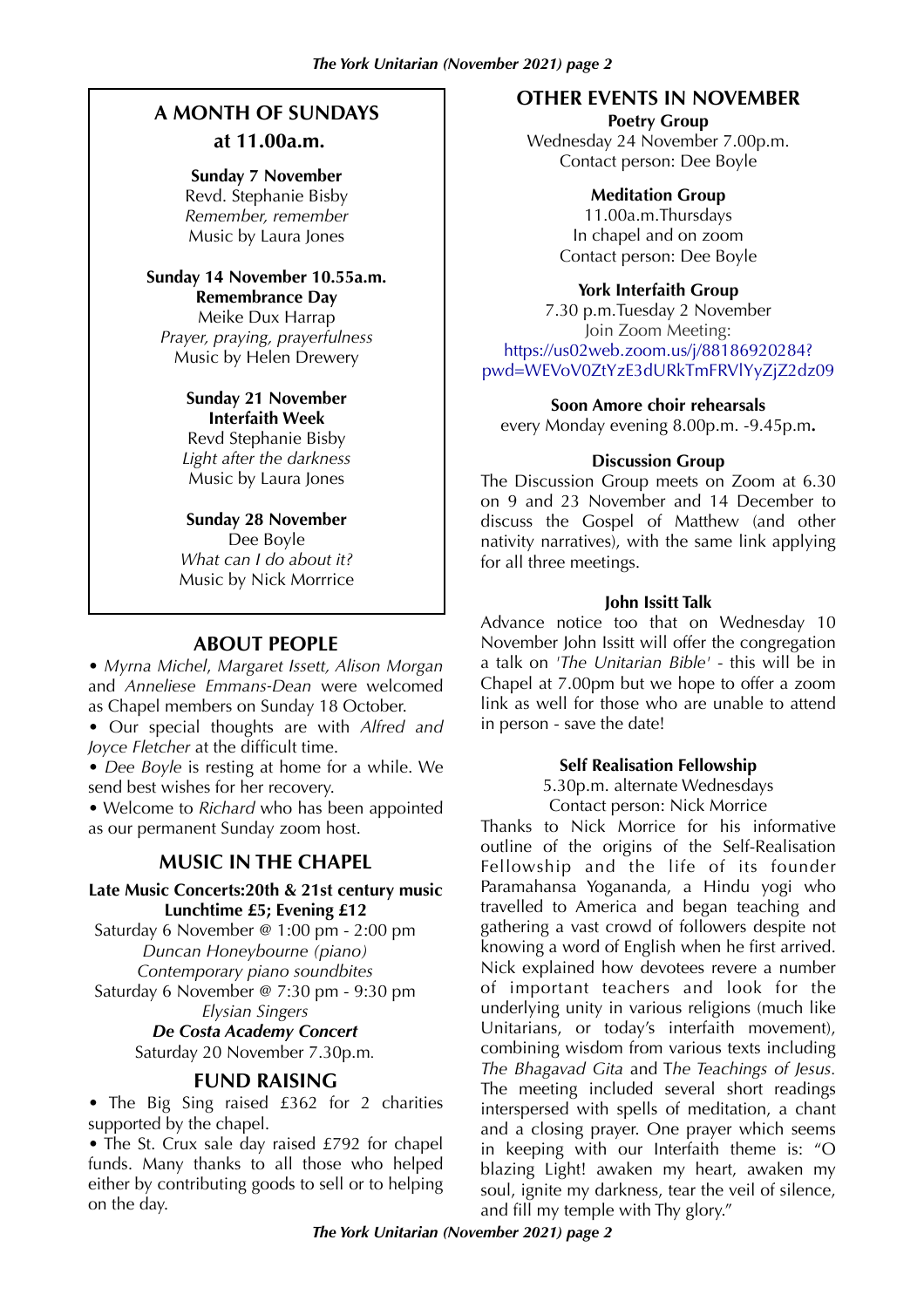#### **FROM THE CHAPEL COMMITTEE**

• The Chapel Committee met after service on Sunday 3 October with apologies from *Elizabeth Faiers* and *Barbara Barnes*.

• A useful discussion was held about the text of a provisional chapel environmental policy. This was adopted in amended form until the AGM when it will be adopted formally.

• The 2021 quinquennial building survey of the chapel required by *Historic England* was scheduled for Monday 27 September but was postponed by the architects.

• A discussion regarding the changing *Covid situation* concluded that our primary worship context was at the Chapel with 'zoomed' worship as a supplementary medium.

• 3 potential 'zoom hosts' were to be interviewed that afternoon by the chairperson and the minister.

• There are some broadband width issues relating to the chapel which need attending to.

• The minister will arrange the Sunday preaching plan for January to June 2022.

• A quotation will be sought for building a new Chapel website.

• *York Residents Weekend* will be Saturday 29 and Sunday 30 January. As 2022 is the congregation's 350th anniversary [the building is 22 years younger!] an exhibition will be mounted looking backwards and forwards 350 years. There was a discussion about a paid-for advertisement.

• *The Yorkshire Unitarian Union* annual meeting is at the York Chapel on Saturday 23 October. Attenders will bring a packed lunch; the chapel will provide teas and coffees. The Unitarian General Assembly chief officer, *Liz Slade*, will be in attendance.

• The treasurer, *Richard Brown*, reported on the satisfactory state of the chapel's finances. The Nepal project had raised £405.

• *The Social Action Group* has considered the possibility an art exhibition. It will arrange a shared vegetarian Christmas lunch on Sunday 19 December.

• Dee Boyle outlined plans for *Interfaith Week*  13/14-21 November.

• The minister reported that the *Membership Service* will be on Sunday 17 October and an *Interfaith service* on Sunday 21 November. She outlined the programme of forthcoming discussion group meetings (race: October 12 and 16 and Matthew's Gospel: 9 and 23 November and 14 December).

• *John Issitt* will give a talk on 'The Unitarian Bible' on Wednesday 10 November at 7.00p.m.

• Next meeting will be late in November.

### **FROM UNITARIAN GENERAL ASSEMBLY EXECUTIVE COMMITTEE**

#### **Annual Meetings 2022**

The 2022 Annual Meetings of the General Assembly [GA] of Unitarian and Free Christian Churches will be held at the Hilton Birmingham Metropole Hotel, with the provisional date for your diaries of 19-21 April 2021. More information soon!

#### **Key Messages**

The EC has been very pleased to have their first in-person meetings since January 2020. They have been reviewing the needs of the movement as we slowly move beyond pandemic, a time that has put great strain on all our congregations and members. We are pleased to announce some new areas of focus:

#### **Celebrating Spaces**

Developing from the work of the Buildings Advisory Panel, *Celebrating Spaces* will be a forum to support congregations explore how to make the best use of their land and buildings, as well as how to develop and sustain sacred space, and look at our environmental impact (from chapel gardens to our ecological footprint). Thank you to all those who have already been involved in conversations about the start of this work. Contact [Simon Bland](mailto:sbland@unitarian.org.uk%22%20%5Ct%20%22_blank) if you would like to get involved, or have a project with which you would like help.

#### **Celebrating Love**

We are delighted that Rev Melda Grantham will be taking on new responsibilities to support congregations who wish to develop the way they offer weddings. Before joining the GA staff, Melda worked as Superintendent Registrar for Ceredigion, and so has extensive knowledge and experience in the legal, practical, spiritual and community aspects of weddings, and is excited about being able to share what she knows with Unitarian congregations across our whole movement.

#### **Priorities for how the GA works**

Enabling people to act: building capacity and power at the local level.

 Supporting spiritual health: developing what we offer in service of greater spiritual wellbeing. Telling our stories to the wider world:

 Planning continues around these priority areas, and we look forward to sharing more in the coming months.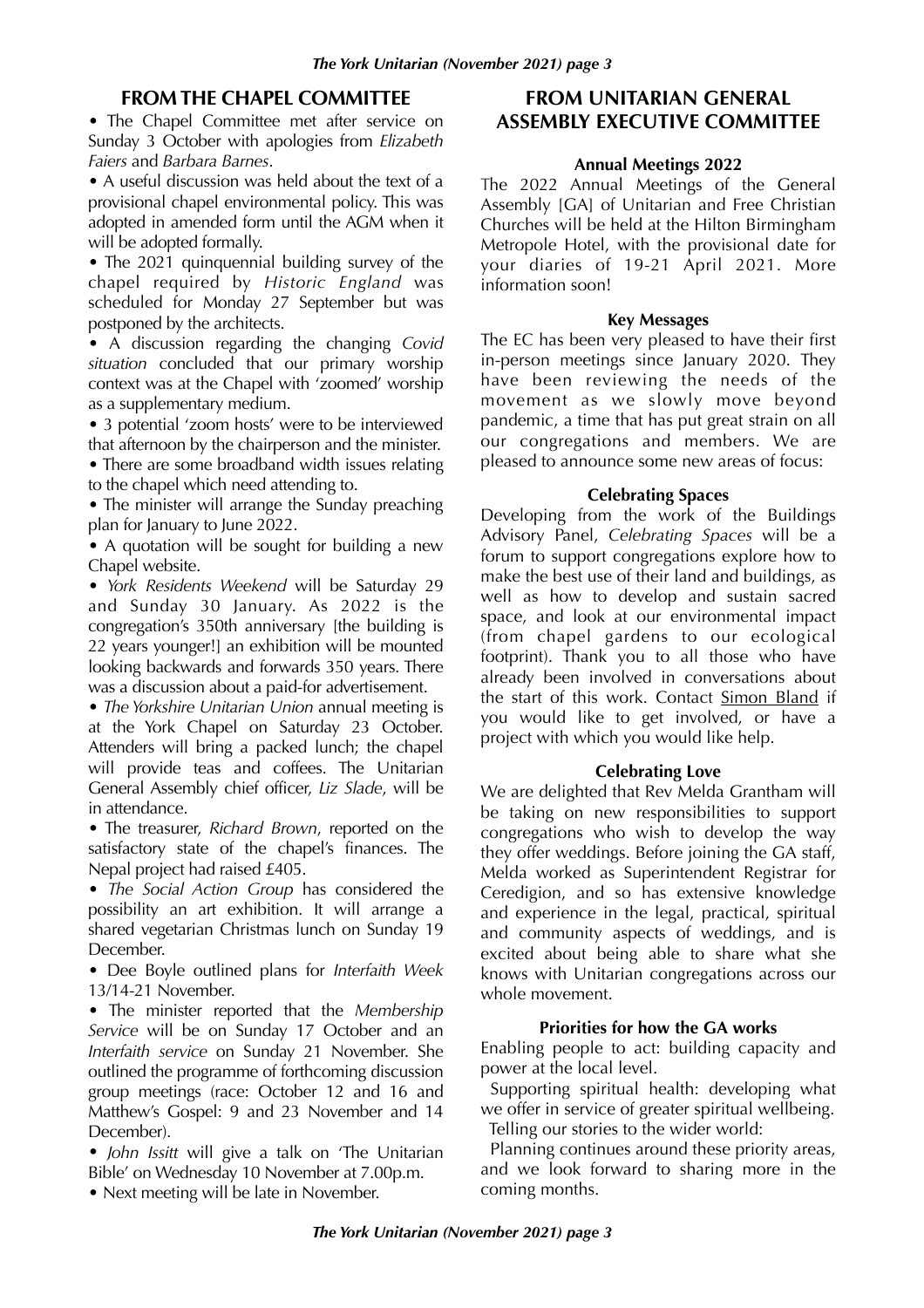### **CHAPEL FAIR TRADE STALL**

The Chapel Fair Trade stall is up and running again with a selection of large and small chocolate bars, organic snack bars, biscuits, sweets and tea bags.

 Also on sale are some inexpensive earrings and trinket boxes, some good quality men's and women's bamboo socks and some "Traidcraft" greetings cards that retail for £1 each. There are some gift catalogues on the stall and items can be ordered through Susan Leadley who will pass orders on to Charlie and Moira of the "Fairer World" shop in Gillygate.

 Please do come and have a look at the stall; and if anyone would like to buy anything that is not currently on display, e.g. a particular type of tea, then let Susan know and she will try and order it for you subject to availability. *Susan Leadley*



**The offerings at our 'Tin Harvest'. on Sunday 3 October**

**Thank you to all those who brought offerings**

**Thank you to Joan Sinanan for delivering the items to the Trussel Trust for local food banks**

#### **YORKSHIRE UNITARIAN UNION Annual General Meeting held at York and on Zoom 23 November 2021**

• Chris Carr (Hull) presided. David Zucker, York chapel chairperson, welcomed delegates and friends to the York chapel. Delegates were present from all member churches except Leeds, Wakefield and Lydgate.

• The usual AGM business was transacted with special thanks to the officers Chris Carr (president), Christine Dawson (secretary) and Elizabeth Faiers (treasurer).

• There was a lively discussion regarding YUU's aims and purposes and how to effect meaningful change in contemporary circumstances.

• Looking forward: the 2022 summer YUU gathering will be at Scarborough on Saturday 9 July; and the 2022 AGM will be at Wakefield.

• Arek Marecki ( a Unitarian College student) mentioned that he will be on placement at Scarborough; David Zucker referred to preliminary conversations regarding the York congregation's forthcoming 350th anniversary; others mentioned weddings at Leeds and Todmorden.

• The main speaker of the day was Unitarian General Assembly general secretary Liz Slade who had enjoyed staying at the Bar Convent overnight. Liz had spent 18 months with the Sunday Assembly before joining the Newington Green Unitarian congregation in London. She became GA general secretary one year before the pandemic 'lockdown'.

• 50% of British Unitarian congregations now have fewer than 50 members; 3quarters of our ministers are over 70.

• A significant present issue was the age of many chapel trustees. It was mentioned that the York and Whitby congregations were now Charitable Incorporated Organisations [CIOs].

• It was joyful and 'nourishing', to get together again. The 2022 GA AGM will be at the Metropole Hotel in Birmingham from 19 to 21 April. Lizzie Kingston Harrison has been appointed to the General Assembly staff team, as Congregational Connections Lead in place of Bob Janis Dillon.

• We need to learn how pass the microphone to the next generation.

## **THE PRAYER OF A RELIGIOUS LIBERAL**

If what I serve with all my life be not the ultimate source of greatest good, may my misdirected efforts come to nothing in such a way as to expose my error and suggest the truth. I offer my life to what does in truth make for the highest good even though it should be different from what I think it is. Henry Nelson Wieman

*The York Unitarian (November 2021) page 4*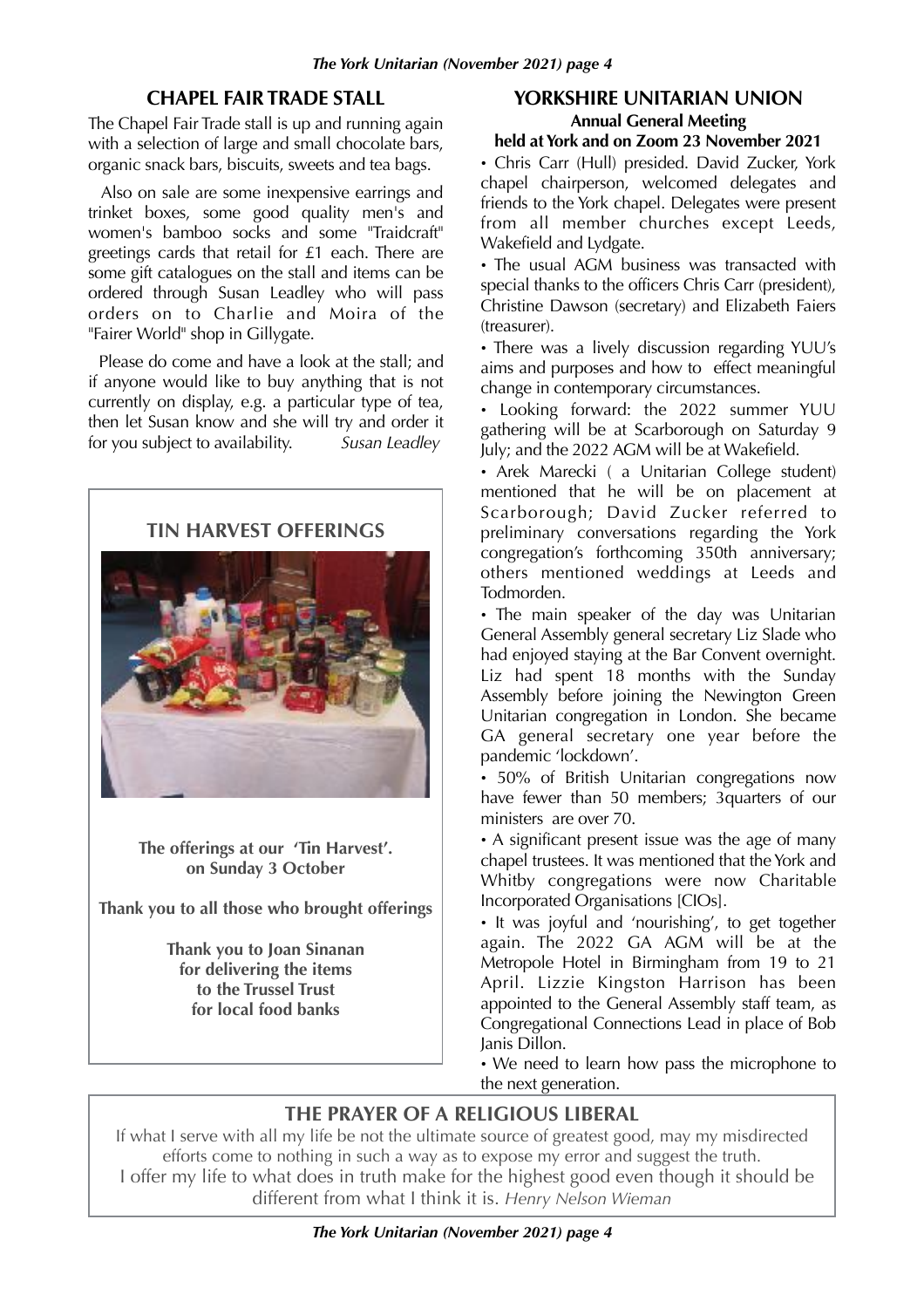## **OUT BEYOND IDEAS of wrongdoing and rightdoing there is a field - I will meet you there**

*a sermon by Claire Lee on Sunday 12 September 2021*

So, here we are in our beautiful, sacred space once more. I know for myself, as for many others, the freedoms we are now in possession of after all the lockdowns are liberating and worrying in varying degrees. I know some older people especially are finding that they are happier to continue living a more secluded life for the moment.

 And at the start of this pandemic we all thought – well, we can do this for a few weeks, it's fine. But very quickly it became obvious that it wasn't fine at all – far from it. And yes, our nation had a triple whammy of covid, Brexit and the government of he who shall not be named here.

 But I remember seeing a cartoon, I think it was from *The Guardian* but not sure, that said it all to me really. It said –

'it's like Mother Earth has sent us all to our rooms to think about what we have been doing'.

 Mother Earth has sent us all to our rooms to think about what we have been doing. And we did suddenly have time for deep reflection without the hustle and bustle of normal life.

#### WE AS A WORLD

We, as a world, suddenly started appreciating nature properly – the nature all around us – which so many people had been too busy, too noisy or too unaware to see. And nature took a sigh of relief and carried on without us interfering so much. Different types of water fowl managed to breed more successfully than normal because they weren't being disturbed by boats speeding along. We became more aware of birdsong too as traffic noise decreased. There has been a new appreciation of just how good going outside into a park or a wood, walking along beside a river or the sea is for mental and physical well- being. It's like humans suddenly woke up to the things that really matter.

And now the autumn equinox is just on the horizon and we face another moment when the earth's energy goes deep underground. And we too move indoors again and have more time to gather our thoughts, reflect on our wrongdoings and rightdoings, hopefully learning, hopefully gaining wisdoms, hopefully forgiving wrongdoings done to us and hopefully using our anger – and there is plenty of anger around, justifiably – but hopefully using our anger to achieve positive changes in this world.

#### RADIO YORK

I am sure a lot of you, like me, were unable to cope with the news when the pandemic was at its height. First thing in the morning I would turn to *Radio York* – the indefatigable Georgey Spanswick. And it was such a turn around. *The Today programme* was focusing on the death toll, the numbers of infections rising – all tragic and on a daily basis. *Radio York* on the other hand did mention all of this but focused on what individuals and groups were doing in the North Yorkshire area to help each other.

• People were collecting food and prescriptions for clinically vulnerable neighbours not allowed to get out.

• They chatted on the phone or from the front garden gate.

• A village postman bought various costumes so that he could deliver the post as a dinosaur or a superhero. Perhaps he didn't realise that to many he was the embodiment of a superhero.

So this pandemic has brought out the best and sometimes the worst in humans.

#### VERY SAD RADIO PROGRAMME

I heard a very sad programme on the radio while I was driving across the moors recently – a journey that still fills me with wonder and awe everytime I do it, no matter what weather is like. This radio programme was about how families have been completely broken apart by the bizarre, creeping poison that flows around the conspiracy theories about covid – 19 and vaccinations.

 Some members of a family would buy into these conspiracies wholesale while other members would try to show them the science, the facts, the good and sound reasons not to believe the increasingly bizarre theories that were being spelled out in solemn tones via *YouTube* by people who had been expelled from their previous professions for expounding unprofessional, off the wall, nightmarish theories. True scientists publish papers, bogus scientists use *YouTube*.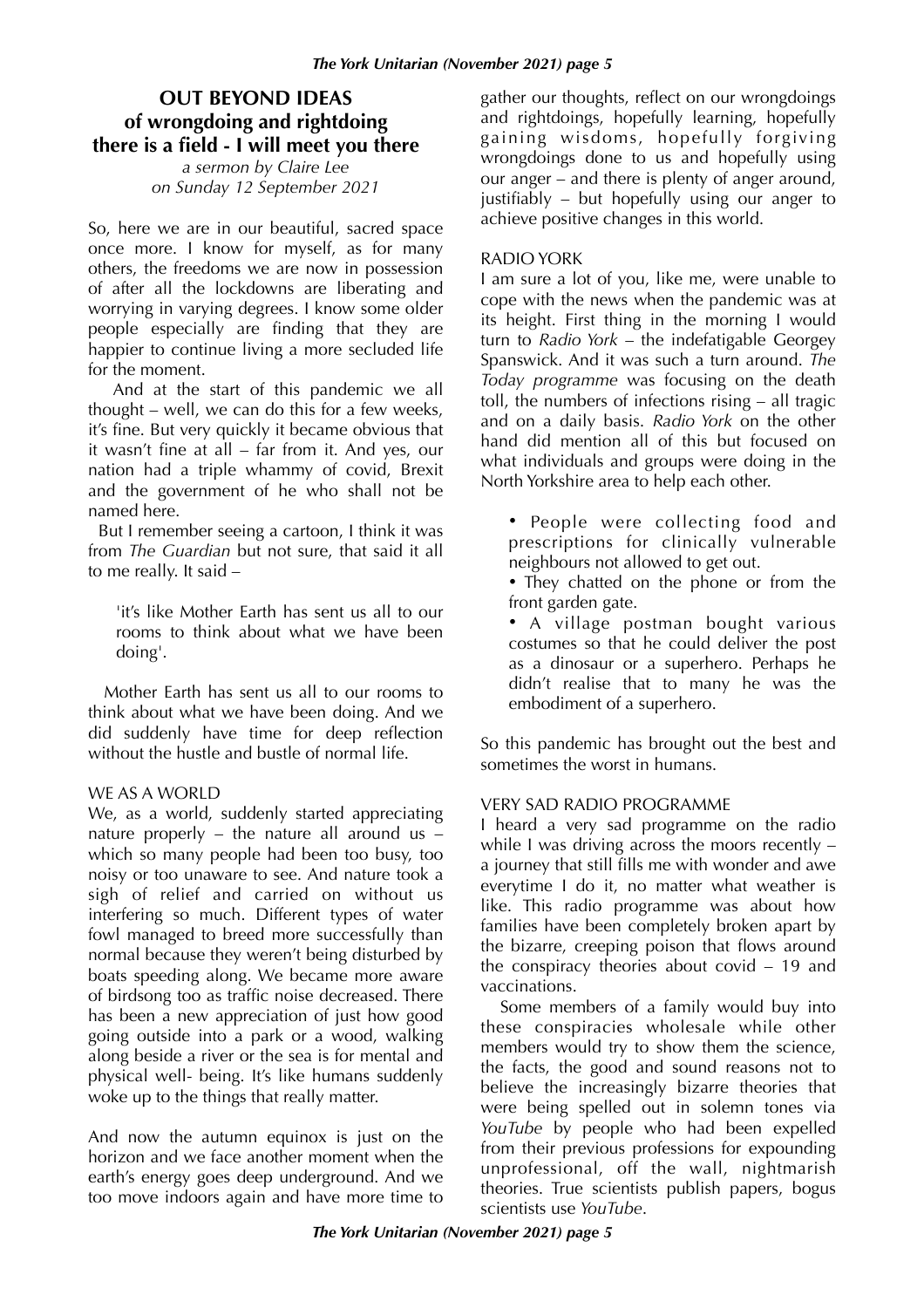#### AT A TIPPING POINT

I believe that in many ways we are, as a species, at a tipping point. Obviously we all know that as far as the climate is concerned we need to clean up our act fast – now – well, 60 years ago would have been better but now is the best we have. We all know that we have the COP26 summit happening in Glasgow later this year in November. A time when nature and all of us will be holding our breath again.

 And there are still terrible conflicts raging around the world and I know our thoughts and prayers are for the people of Afghanistan who have been so casually betrayed by the west. There are dreadful prejudices against race, religion or gender that lead to many living lives of misery, confusion and suppression.

 And yet, this is the same species that managed to produce a vaccine in a matter of months, not only because scientists worked long hours in their labs but because there was total cooperation throughout the world on this. It was a human problem tackled by humans together.

#### VACCINE TRIALS

And let's spare a thought for those brave souls who volunteered for the vaccine trials. What a truly amazing thing to do! They knew they were volunteering for something that could actually end up making them very ill or potentially killing them – why? Because, in general, given half a chance, humans can be fantastic beings.

 I don't know about you, but I actually had a bit of a cry when I received my first covid vaccine. Not just for the relief of being given something that can potentially protect each of us against the worst effects of this virus, but because of the journey towards getting the vaccines so fast. The fact that the car park at the vaccination centre was full of volunteers standing out in all weathers cheerfully guiding us along our route. Because everyone was met with a smile and the person sticking a needle in my arm had come out of retirement to provide this vital service.

 And, of course, there are the hundreds of thousands of frontline line workers of all descriptions and NHS hospital staff from consultants, to doctors to nurses, cleaners, porters, and paramedics, our very own Mieke, who all risked their lives to save ours. The workload has exhausted them and the sights they saw have led to major trauma in their lives but they still did it, for others. For us.

 It's a strange phenomenon how humans can be so constructive and selfless and caring and yet so destructive, selfish and uncaring in equal

measure. Why have we not yet evolved beyond this dangerous dichotomy?

#### THREE ENGLAND STRIKERS

We all remember the three England strikers, Marcus Rashford, Jadon Sancho and Bukayo Saka from the delayed Euro 2020 final game against Italy. Yes, their penalties did not go in and, yes, we probably, all shouted at our tellies but not racist comments, not comments to signify that we thought they had missed their penalties because of the colour of their skin. But we know that they did receive masses of online abuse from the ever anonymous online abusers. The mural of Marcus Rashford in Withington, Manchester was defaced by racist hate messages almost immediately, under cover of darkness.

 But, we also saw that that almost immediately those hate messages were covered over by bin liners and the space was filled to overflowing with spontaneous messages and poems of love and support. People flocked to offer their love and care to those who had received such abuse. The mural was restored by the original Manchester street artist, Akse, and the messages of love and goodwill have all been kept to be displayed in the future to demonstrate an important moment in the history of our culture.

#### SO MUCH WORK TO DO

So, we, as a species, have so much work to do now and in the future to prevent further destruction, especially the destruction that comes with climate change: floods, droughts, food shortages, water shortages, mass migrations and the conflicts that come with all of those.

We have so much to do and looking around us at our world leaders especially, you've got to wonder sometimes whether we are capable of the huge tasks ahead of us. And they are huge.

 But also, looking around us, you can see that we are capable. We can be amazing and do amazing things if and when we stop being in competition with each other, and when we move beyond being afraid of each others' race, colour, religion or gender and work together for a common aim. We've been there, we've done that – it's possible. So,

Out beyond the ideas of wrongdoing and rightdoing,

There is a field. I'll meet you there….

Don't go back to sleep. Amen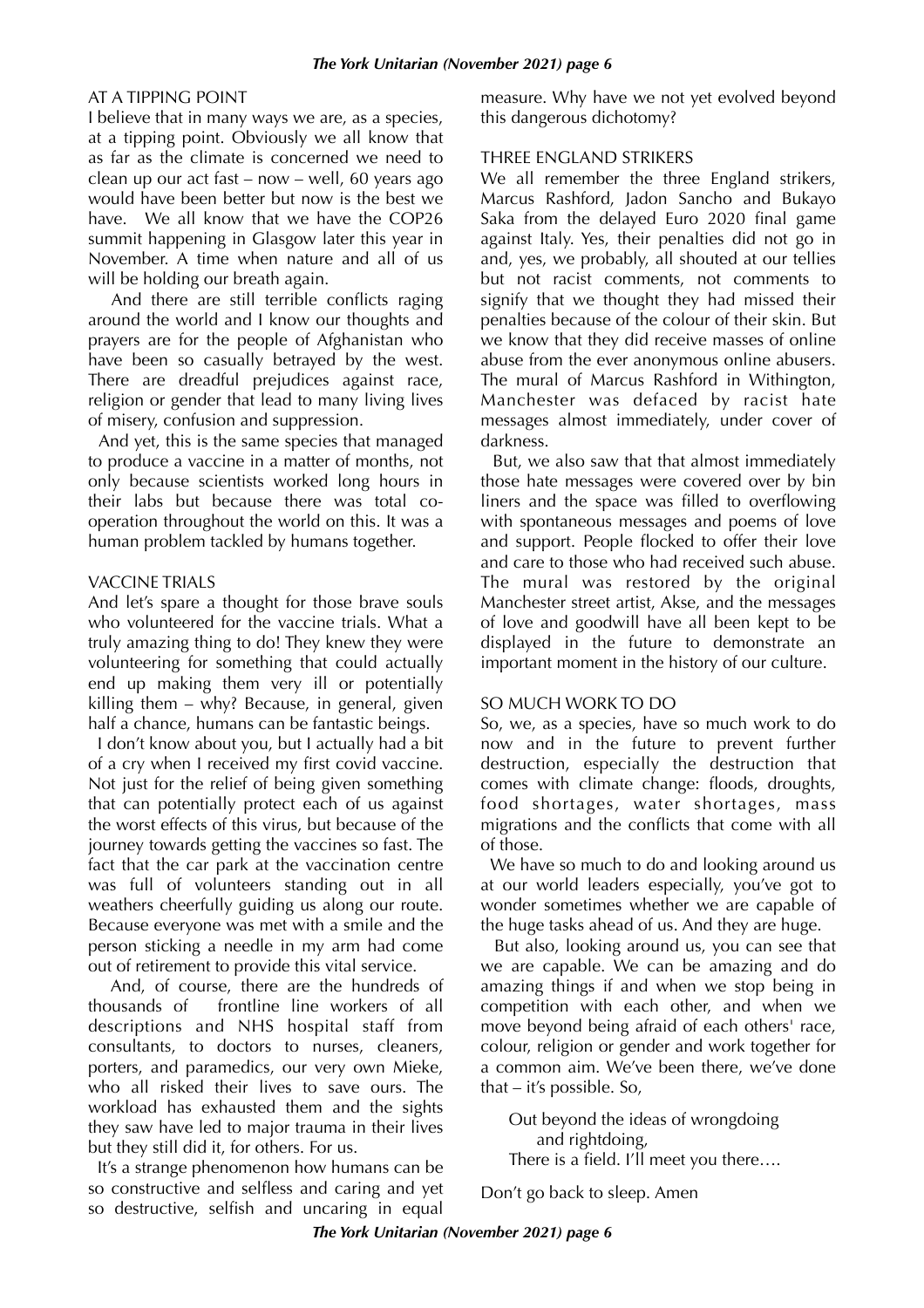#### **PATCHWORK GOD**



#### Patchwork God

I found pieces of you in a drawer at home when I was growing up. Some pieces I wasn't sure about so I stuffed them back for a later day. Other pieces I didn't like at all so I just threw them out. But some pieces I loved and kept and stuck up on the wall like a poster and later I used them in making my God quilt.

#### Patchwork God

I deliberately went out looking for you in ways and guises which made sense to me. I read books; went to countless workshops; heard lots of boring sermons; did many things which would have horrified my parents. But I found many pieces I liked very much and kept; and they too are being sewn into my God quilt.

#### Patchwork God

I wasn't even looking for you but some pieces just arrived. At the time I didn't even recognise them as God pieces – a gesture from a friend, an experience of love, a feeling of concern, a sense of wonder, a need to help. So on reflection I'm going to sew these pieces into my God quilt as well.

So now I've done it. I've sorted it all out and made all the pieces fit together into some sort of pattern. Now the patchwork is ready to be sewn and quilted. I am content and I know that I will feel warm and safe and cosy beneath my quilt. Patchwork God – thank you. Thank you that my understanding of you was not given to me ready made but that I had to make it myself.

*Margaret and Andrew Hill*

#### **ETERNAL SPIRIT**

**Eternal spirit, holy one we praise your many names. May every hand and heart and soul nurture your sacred fl**

**May we have all we need to eat and then enough to share; forgive those who have done us wrong and help all in our care.** 

**May we be held through times of trial, not tempted to do wrong, for yours is all the power and grace now and our whole lives long.** 

*Words by Stephanie Bisby Tune: St Agnes, Durham (CM) by John Bacchus Dyke*

### **PRAYER FOR A HEALTHY HUMANKIND**

- Spirit of reason and compassion, shed light through the darkness of our minds.
- Pour your healing stream through our hurt hearts.
- Cure the true madness of our prejudice and cruelties.

Inspire us to be like you, compassionate carers and humane healers towards others and ourselves.

- Help us to know that the darkness we see in others is often what we fear and despise in ourselves.
- Bring us into friendship with the whole of ourselves and into fellowship with the whole of humanity.

Make one our species, make one each self, make each of us, all of us, whole.

Amen

*Brinley Price* (February 2016)